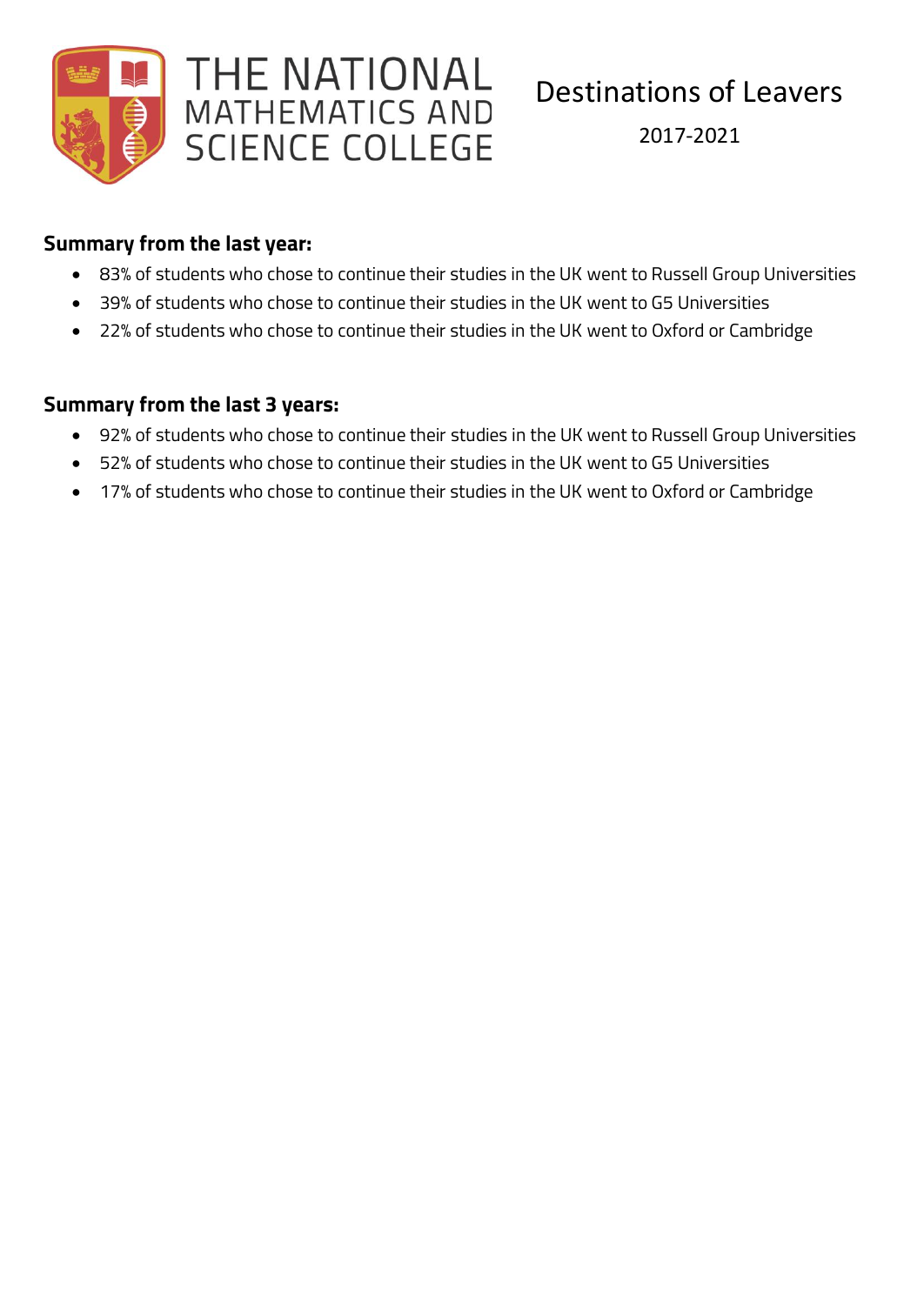



# Destinations of Leavers 2017-2021

### **Summer 2021:**

•

| <b>University Destination</b>                              | <b>Subject</b>                                   |
|------------------------------------------------------------|--------------------------------------------------|
| <b>Bath University</b>                                     | Integrated Mechanical and Electrical Engineering |
| <b>Bristol University</b>                                  | Accounting and management                        |
| <b>Brunel University</b>                                   | Medicine                                         |
| Cambridge University<br>(St John's College)                | <b>Mathematics</b>                               |
| <b>Cambridge University</b>                                | <b>Natural Science</b>                           |
| (St Edmund's College)                                      | (Earth Science)                                  |
| <b>Edinburgh University</b>                                | Maths and statistics                             |
| <b>Edinburgh University</b>                                | Software engineering                             |
| <b>Edinburgh University</b>                                | Biological sciences (Zoology)                    |
| Imperial College London<br>(President Scholarship awarded) | <b>Aeronautical Engineering</b>                  |
| Imperial College London                                    | Biology                                          |
| King's College London                                      | Maths with management and finance                |
| Loughborough University                                    | <b>Product Design Engineering</b>                |
| <b>Manchester University</b>                               | Pharmacy                                         |
| <b>Oxford University</b><br>(Lincoln College)              | Chemistry                                        |
| <b>Oxford University</b><br>(Christ Church College)        | Biology                                          |
| <b>Oxford University</b>                                   | Chemistry                                        |
| (Merton College)                                           |                                                  |
| Penn State (USA)                                           | Medicine                                         |
| Queen Mary's University of London                          | Law                                              |
| Queen Mary's University of London                          | Chemistry                                        |
| Queen's College London                                     | <b>Biomedical sciences</b>                       |
| <b>Toronto University</b>                                  | <b>Liberal Arts</b>                              |
| University College London - UCL                            | Chemistry                                        |
| University College London - UCL                            | Economics and Business (East European studies)   |
| UCLA (USA)                                                 | <b>Liberal Arts</b>                              |
| <b>Warwick University</b>                                  | <b>Computer Science with Business Studies</b>    |
| <b>York University</b>                                     | Mathematics                                      |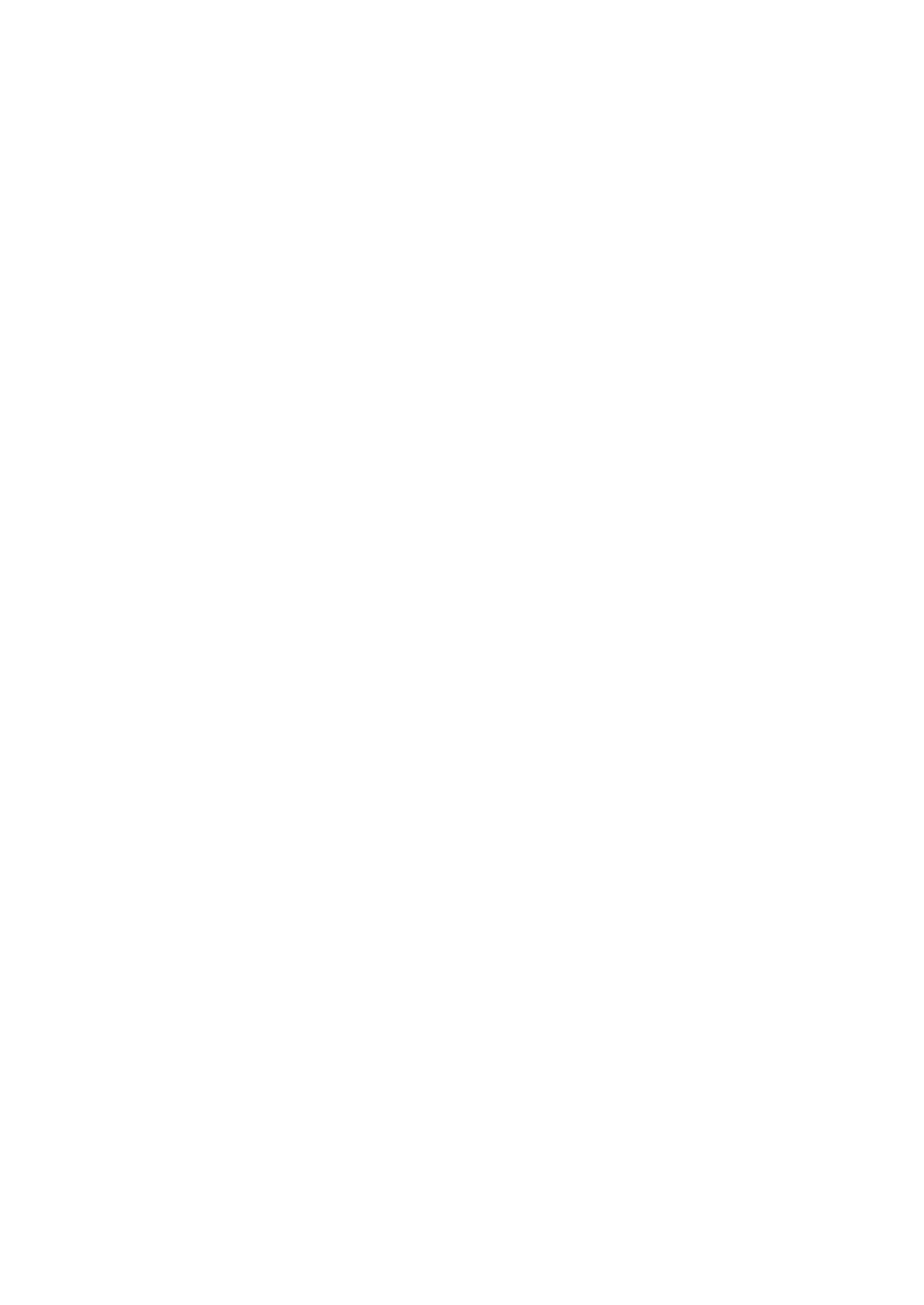



Destinations of Leavers

2017-2021

### **Summer 2020:**

| <b>University Destination</b>                | <b>Subject</b>                               |
|----------------------------------------------|----------------------------------------------|
| Imperial College London                      | <b>Electrical and Electronic Engineering</b> |
| Imperial College London                      | Computing                                    |
| Imperial College London                      | <b>Electrical Engineering</b>                |
| King's College London                        | Chemistry                                    |
| King's College London                        | <b>PPE</b>                                   |
| Queen Mary's University of London            | <b>Biomedical Sciences</b>                   |
| <b>Queen's University Belfast</b>            | <b>Mechanical Engineering</b>                |
| University College London - UCL              | <b>Mechanical Engineering</b>                |
| University College London - UCL              | <b>Mathematics</b>                           |
| University College London - UCL              | <b>Natural Sciences</b>                      |
| University College London - UCL              | <b>PPE</b>                                   |
| University of Bristol                        | <b>Aerospace Engineering</b>                 |
| University of Bristol                        | Virology and immunology                      |
| University of Cambridge<br>(Girton College)  | Engineering                                  |
| University of Cambridge                      | <b>Natural Sciences</b>                      |
| (St Catharine's College)                     |                                              |
| University of Southampton                    | <b>Electrical Engineering</b>                |
| University of Manchester                     | <b>Biomedical Sciences</b>                   |
| University of Oxford<br>(St Peter's College) | <b>Electrical Engineering</b>                |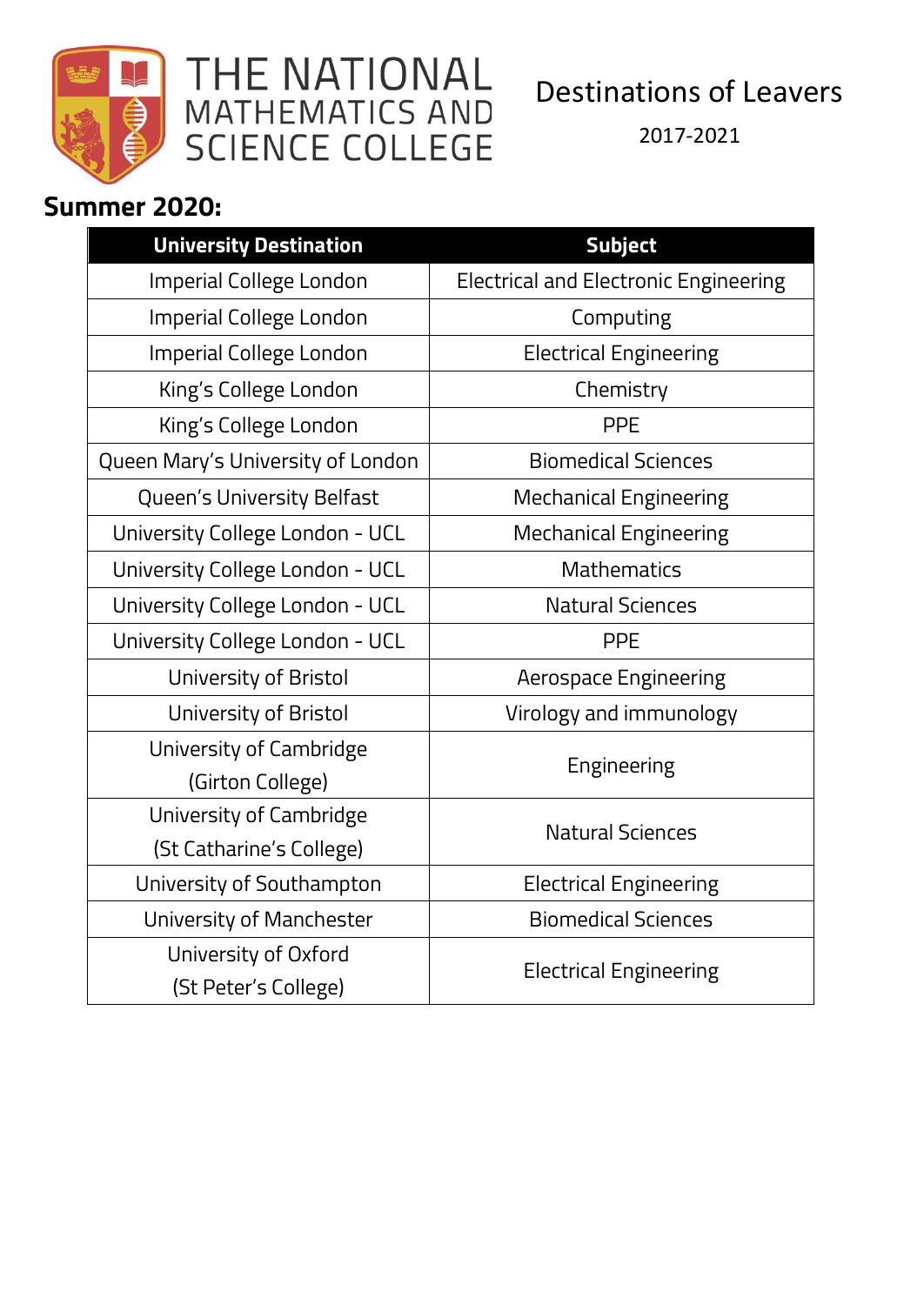

THE NATIONAL<br>
MATHEMATICS AND<br>
SCIENCE COLLEGE

2017-2021

## **Summer 2019:**

| <b>University Destination</b>                          | <b>Subject</b>                  |
|--------------------------------------------------------|---------------------------------|
| University College London - UCL                        | Chemistry (following Gap Year)  |
| Imperial College London                                | <b>Mathematics</b>              |
| <b>Newcastle University</b>                            | <b>Economics and Management</b> |
| St Georges Teaching Hospital -<br>University of London | Medicine                        |
| University College London - UCL                        | <b>Computer Science</b>         |
| University College London - UCL                        | Physics                         |
| University College London - UCL                        | <b>Mathematics</b>              |
| University College London - UCL                        | <b>Biomedical Sciences</b>      |
| University of Bristol                                  | <b>Mathematics</b>              |
| University of Cambridge<br>(St Catherine's College)    | <b>Natural Sciences</b>         |
| University of Leeds                                    | Mathematics                     |
| University of Leicester                                | Criminology                     |
| University of Liverpool                                | <b>Computer Science</b>         |
| University of Oxford                                   | Physics                         |
| (St Hugh's College)                                    |                                 |
| University of Rome                                     | Modern Languages and Philosophy |